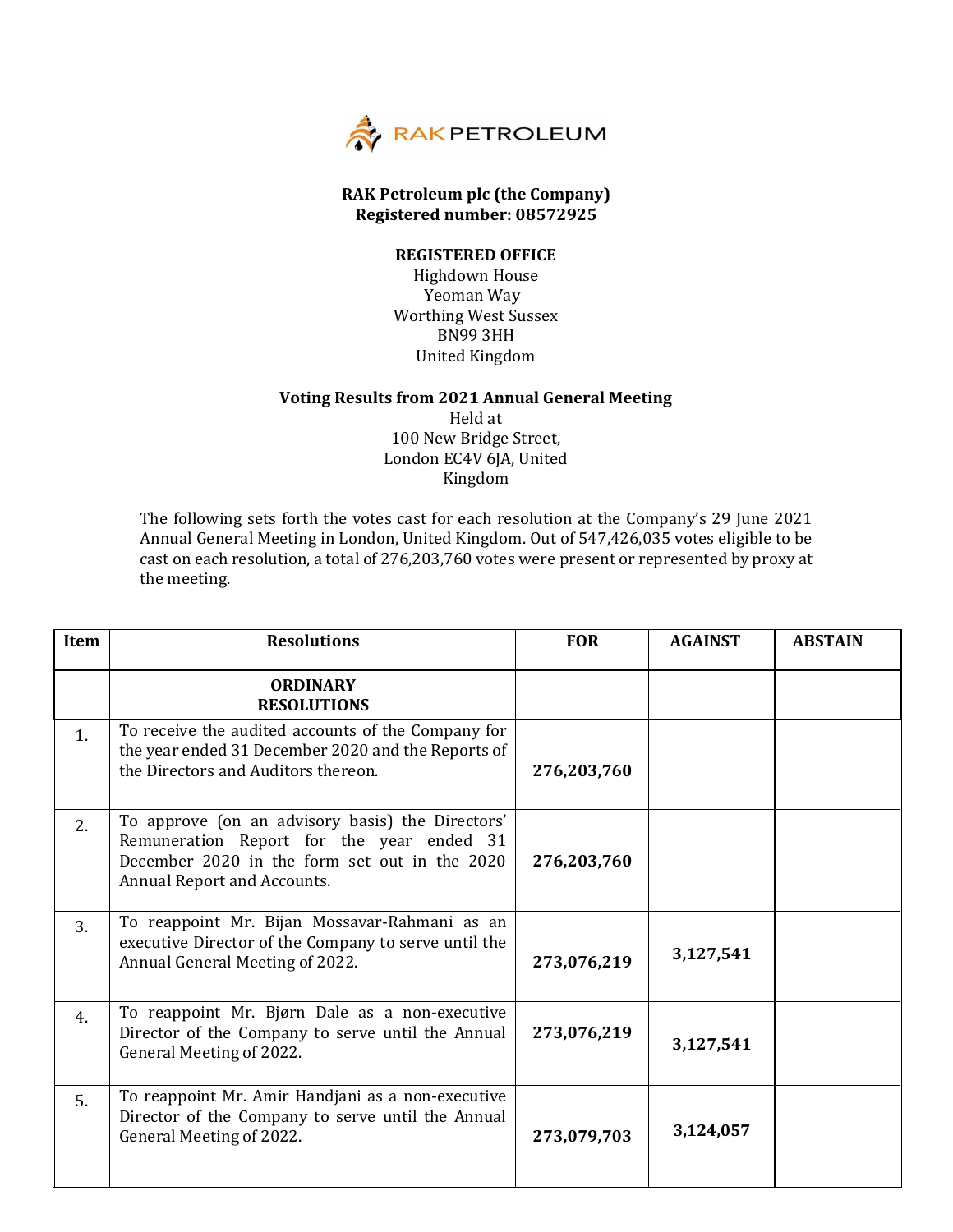| 6.  | To reappoint Mr. Sultan Al Ghurair as a non-executive<br>Director of the Company to serve until the Annual<br>General Meeting of 2022.                                                                                                                                                                                         | 276,203,760 |           |  |
|-----|--------------------------------------------------------------------------------------------------------------------------------------------------------------------------------------------------------------------------------------------------------------------------------------------------------------------------------|-------------|-----------|--|
| 7.  | To reappoint Mr. Ahmed Jawa as a non-executive<br>Director of the Company to serve until the Annual<br>General Meeting of 2022.                                                                                                                                                                                                | 273,079,703 | 3,124,057 |  |
| 8.  | Conditional on Resolution 3 above being approved, to<br>reappoint Mr. Bijan Mossavar-Rahmani as Executive<br>Chairman of the Board of Directors of the Company to<br>serve until the Annual General Meeting of 2022.                                                                                                           | 273,076,219 | 3,127,541 |  |
| 9.  | To set the Executive Chairman's Director's Fee at USD<br>50,000.                                                                                                                                                                                                                                                               | 276,203,760 |           |  |
| 10. | To set the Director's Fee at USD 50,000 for each<br>Director.                                                                                                                                                                                                                                                                  | 276,203,760 |           |  |
| 11. | To reappoint Mr. Bijan Mossavar-Rahmani as a<br>member and the chairman of the Nomination<br>Committee to serve until the Annual General Meeting<br>of 2021.                                                                                                                                                                   | 276,200,276 | 3,484     |  |
| 12. | To reappoint Dr. Øystein Noreng to the Nomination<br>Committee to serve until the Annual General Meeting<br>of 2022.                                                                                                                                                                                                           | 276,203,760 |           |  |
| 13. | To reappoint Mr. Nicholas W. Atencio to the<br>Nomination Committee to serve until the Annual<br>General Meeting of 2022.                                                                                                                                                                                                      | 276,203,760 |           |  |
| 14. | To approve the remuneration of each member of the<br>Nomination Committee of USD 5,000.                                                                                                                                                                                                                                        | 276,203,760 |           |  |
| 15. | To reappoint Ernst & Young LLP as the Company's<br>Auditors to hold office from the conclusion of this<br>meeting until the conclusion of the next general<br>meeting of the Company at which accounts are laid.                                                                                                               | 276,203,760 |           |  |
| 16. | To authorise the Board of Directors to set the<br>Auditors' fees.                                                                                                                                                                                                                                                              | 276,203,760 |           |  |
| 17. | To authorise the Company and any company which is<br>or becomes a subsidiary of the Company during the<br>period to which this resolution relates to:<br>(a) make donations to political parties and<br>independent election candidates;<br>(b) make donations to political organisations other<br>than political parties; and | 276,203,760 |           |  |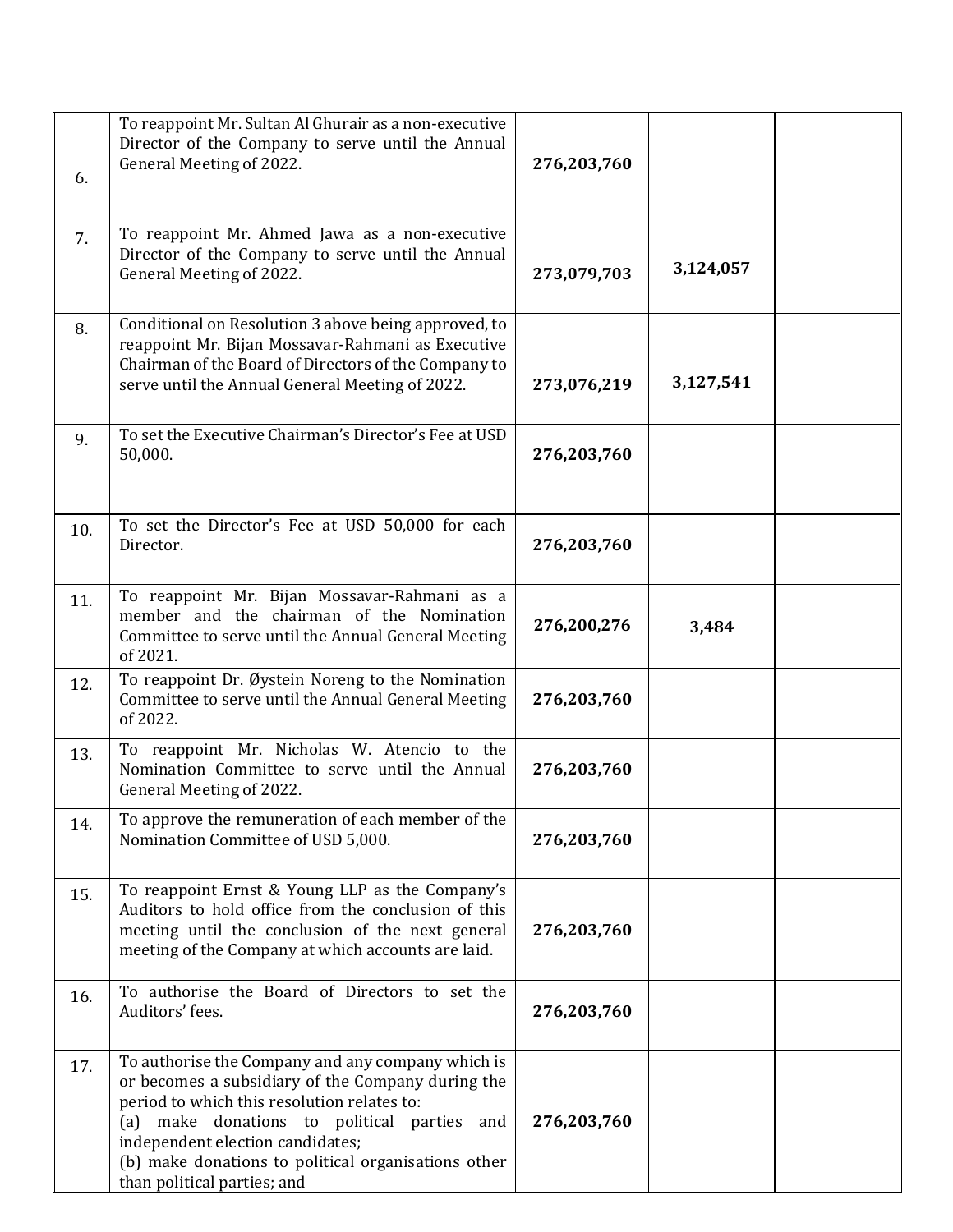|     | (c) incur political expenditure<br>during the period commencing on the date of this<br>resolution and ending on the date of the next Annual<br>General Meeting of the Company, provided that in<br>each case any such donations and expenditure made<br>by the Company or by any such subsidiary shall not<br>exceed USD 230,000 per company and which<br>together shall not exceed in aggregate USD 305,000.<br>Any terms used in this resolution that are defined in<br>Part 14 of the Companies Act have the same meanings<br>for the purposes of this resolution.                                                                                                                                                                                                                                                                                                  |             |           |  |
|-----|------------------------------------------------------------------------------------------------------------------------------------------------------------------------------------------------------------------------------------------------------------------------------------------------------------------------------------------------------------------------------------------------------------------------------------------------------------------------------------------------------------------------------------------------------------------------------------------------------------------------------------------------------------------------------------------------------------------------------------------------------------------------------------------------------------------------------------------------------------------------|-------------|-----------|--|
| 18. | To approve, in accordance with section 551 of the<br>Companies Act, that the Directors be generally and<br>unconditionally authorised to allot shares in the<br>Company up to an aggregate nominal amount of GBP<br>312,131, or a proportionately reduced amount in the<br>event of any share capital decrease, provided that this<br>authority shall, unless renewed, varied or revoked by<br>the Company, expire on the earlier of the date of the<br>Company's next Annual General Meeting or 15<br>months after the date of the passing of this resolution,<br>save that the Company may, before such expiry, make<br>an offer or agreement which would or might require<br>shares to be allotted and the Directors may allot<br>shares in pursuance of such offer or agreement<br>notwithstanding that the authority conferred by this<br>resolution has expired. | 276,203,760 |           |  |
| 19. | To approve the Directors' Remuneration Policy in the<br>form set out in the Company's Annual Report and<br>Accounts for the year ended 31 December 2020.                                                                                                                                                                                                                                                                                                                                                                                                                                                                                                                                                                                                                                                                                                               | 273,076,219 | 3,127,541 |  |
| 20. | To approve that the terms of the form of share<br>repurchase contract(s), produced at the meeting and<br>initialled by the Executive Chairman, to be entered<br>into between the Company and any of the Dealers (as<br>defined below) (each a "Repurchase Contract") for<br>the purchase by the Company of a maximum<br>aggregate nominal amount of GBP 624,262 Class A<br>shares (the "Repurchase Shares"):<br>be and hereby are approved for the purposes of<br>section 694 of the Companies Act; and<br>the Directors of the Company be and are hereby<br>authorised to enter into Repurchase Contract(s) with<br>any or all of Sparebank 1 Markets AS, Fearnley<br>Securities AS, or Pareto Group (Pareto Securities AS)<br>(each a "Dealer") to acquire some or all of the<br>Repurchase Shares.                                                                  | 276,203,760 |           |  |